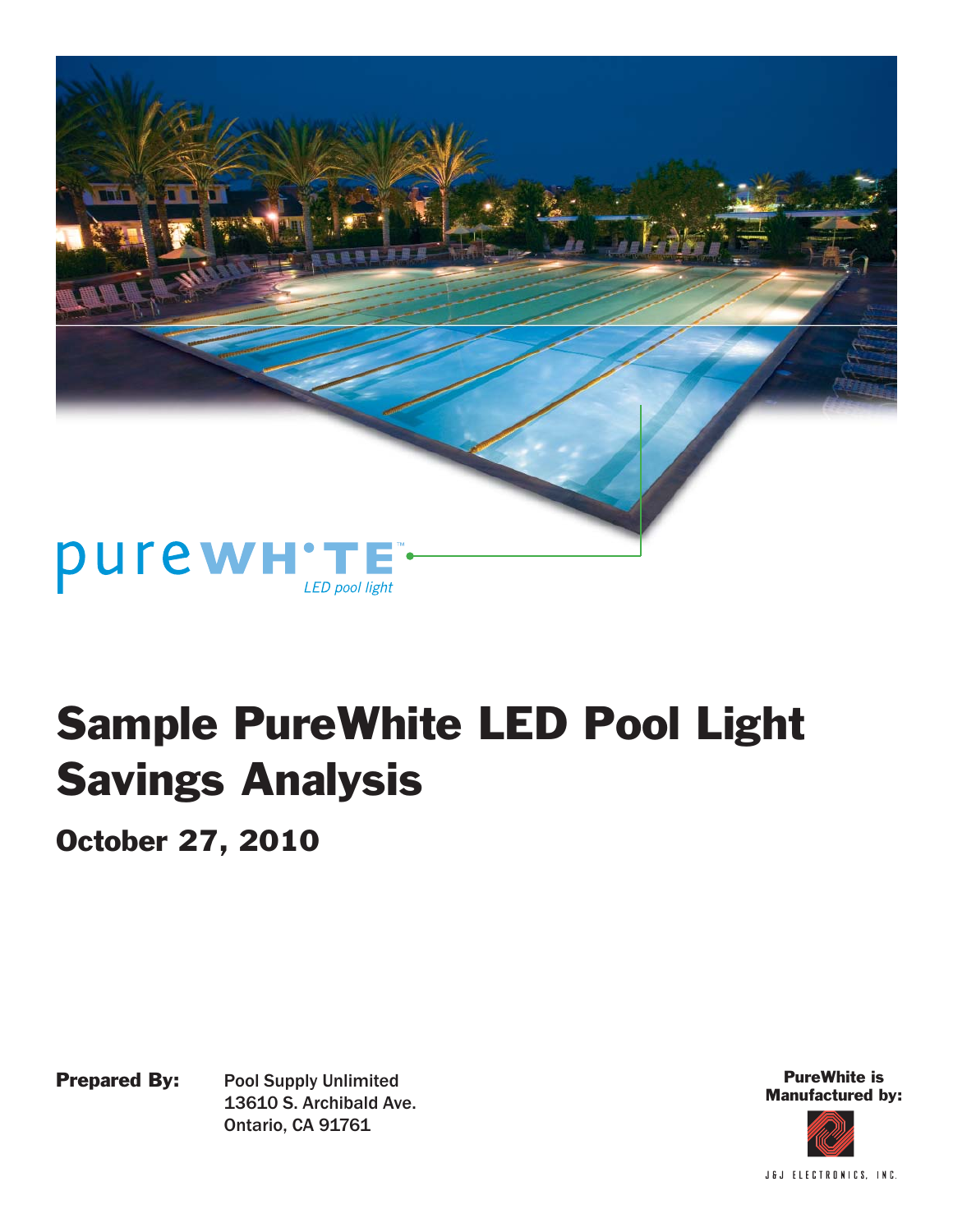



# Introducing PureWhite

About J&J Electronics' revolutionary new white LED pool light: PureWhite

PureWhite is a white LED replacement in-ground pool lamp that integrates leading edge technologies to provide the best commercial LED pool lighting available.

Why is PureWhite a superior lighting solution to incandescent pool lights?

#### 1. Immediately reduces pool lighting energy expense

Uses 90% less energy than incandescent pool lights

 Average energy cost per light is less than \$22 annually The average annual energy cost per 300 watt incandescent is \$320

 Replacing just one 300 watt incandescent bulb saves nearly \$300 per year in energy

#### 2. Environmentally responsible Mercury-free and toxin-free production is Earth & people friendly

Using only 45 watts, PureWhite's energy efficiency reduces carbon emissions

 Extremely long lamp life eliminates unnecessary landfill waste

#### 3. Significantly enhances pool water's blue appearance and clarity

 PureWhite brightens the "color temperature" of the water, creating vibrant blue shades instead of dull and dingy green tints

 The water looks cleaner and brighter with ultra-bright white LED light

#### 4. Provides peace of mind with no-hassle installation and extremely low maintenance

 Easy to install and easy to replace Edison base allows for instant replacement- no retrofit of pool light housing or niche needed!

Light lasts 20 times longer than incandescents

 Average life span per PureWhite light is over 11 years Average life span per incandescent is less than 7 months

No annual maintenance required

Backed by a 3 year warranty

#### 5. The Future of Pool lighting

LED technology dates back to the 1960s

 J&J Electronics has been established as a leader in LED technology to the pool and spa industry for nearly ten years

 Recent technology advancements by J&J Electronics provide a platform for producing cutting edge, high output, white LED lighting products



Decorative details are more visible and accentuated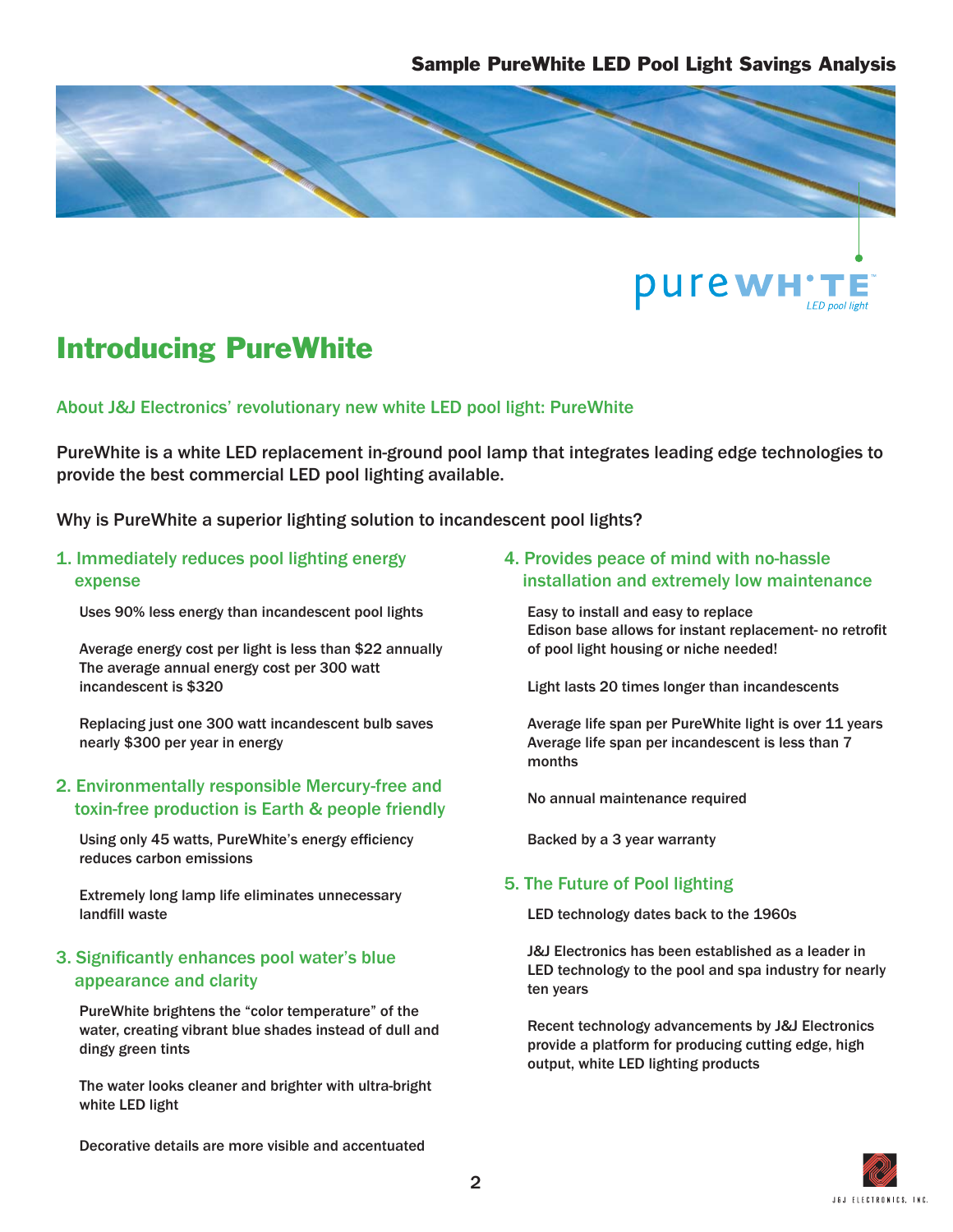

**PUTEWH'TE** 

# Annual Re-Lamping Cost Analysis

| Lamp Life - Variable<br><b>Daily Usage</b>                                      | <b>PureWhite</b><br><b>LED Pool Light</b> | Incandescent<br><b>Pool Light</b> |
|---------------------------------------------------------------------------------|-------------------------------------------|-----------------------------------|
| <b>Lamp Lifetime Hours</b><br><b>Lamp Life Years</b>                            | 50,000                                    | 2,500                             |
| 10 Hours, daily operation                                                       | 13.70                                     | 0.68                              |
| 12 Hours, daily operation                                                       | 11.42                                     | 0.57                              |
| 24 Hours, daily operation                                                       | 5.71                                      | 0.29                              |
| <b>Annual Re-Lamping Schedule</b><br>Per Lamp                                   | <b>PureWhite</b><br><b>LED Pool Light</b> | Incandescent<br><b>Pool Light</b> |
| 10 Hours, daily operation                                                       | 0 lamps                                   | 1.46 lamps                        |
| 12 Hours, daily operation                                                       | 0 lamps                                   | 1.75 lamps                        |
| 24 Hours, daily operation                                                       | 0 lamps                                   | 3.45 lamps                        |
| <b>Incandescent Re-Lamping Cost</b><br>Per Lamp                                 | <b>Incandescent</b><br><b>Pool Light</b>  |                                   |
| Labor                                                                           |                                           |                                   |
| Labor Cost, per hour<br>Labor Hours, per re-lamp                                | \$50.00<br>0.50                           |                                   |
| <b>Total Re-Lamping Labor Cost</b>                                              | \$25.00                                   |                                   |
|                                                                                 |                                           |                                   |
| <b>Materials</b>                                                                |                                           |                                   |
| <b>Incandescent Lamp Cost</b>                                                   | \$25.00<br>\$25.00                        |                                   |
| <b>Light Fixture Lens Gasket Cost</b><br><b>Total Re-Lamping Materials Cost</b> | \$50.00                                   |                                   |
|                                                                                 |                                           |                                   |
| <b>Total Incandescent</b><br><b>Re-Lamping Cost</b>                             | \$75.00                                   |                                   |
| <b>Annual Incandescent</b><br>Re-Lamping Expense Per Lamp                       | <b>Incandescent</b><br><b>Pool Light</b>  |                                   |
| 10 Hours, daily operation                                                       | \$109.50                                  |                                   |

12 Hours, daily operation 24 Hours, daily operation



\$131.25 \$258.75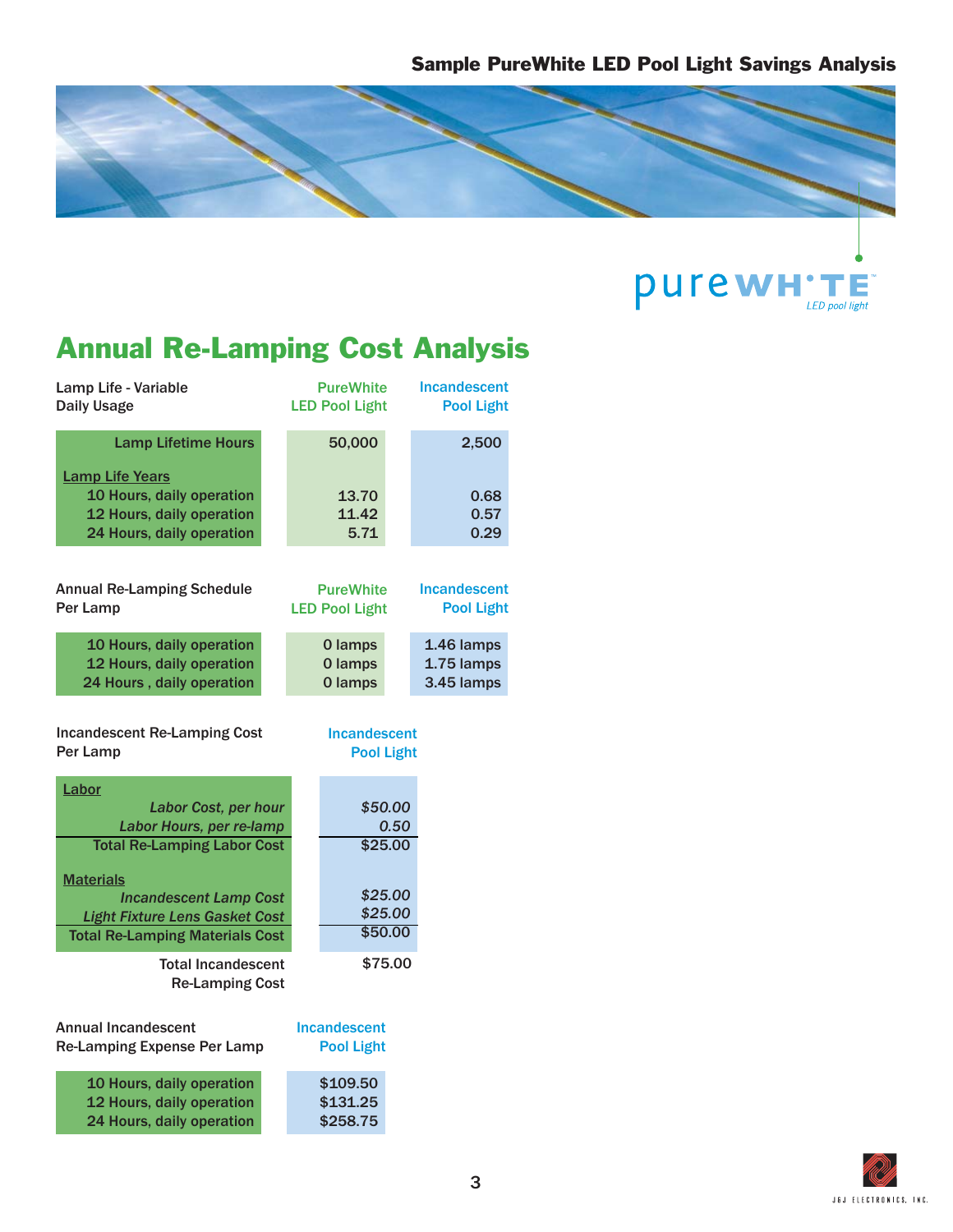



# Life Cycle Cost Estimate

| <b>COST ESTIMATE CALCULATION DATA</b>              |                                    |                                          | <b>PureWhite</b><br><b>LED Pool Light</b> | <b>Incandescent</b><br><b>Pool Light</b> |
|----------------------------------------------------|------------------------------------|------------------------------------------|-------------------------------------------|------------------------------------------|
| Number of pool lights<br>Electricity Rate (\$/kWh) | 5<br>CA-\$0.129                    | Initial cost per unit<br>Wattage (watts) | \$269.68<br>45                            | \$25.00<br>500                           |
| Hours used per day<br>Months per year              | 12 <sup>7</sup><br>12 <sup>°</sup> | Lifetime (hours)                         | 50,000                                    | 2,500                                    |

### ANNUAL AND LIFE CYCLE COSTS & SAVINGS FOR 5 PUREWHITE LED POOL LIGHTS

| Annual Operating Costs*                                                                                                                                                                                     | 5 PureWhite<br><b>LED Pool Lights</b>                 | 5 Incandescent<br><b>Pool Lights</b>                       | <b>Savings with</b><br><b>PureWhites</b>                       |                                                                                                                 |
|-------------------------------------------------------------------------------------------------------------------------------------------------------------------------------------------------------------|-------------------------------------------------------|------------------------------------------------------------|----------------------------------------------------------------|-----------------------------------------------------------------------------------------------------------------|
| <b>Energy consumption (kWh)</b><br>Energy cost<br><b>Maintenance cost</b>                                                                                                                                   | 986<br>\$127<br>\$0                                   | 10,950<br>\$1,413<br>\$657                                 | 9,965<br>\$1,285<br>\$657                                      | * Annual costs exclude<br>the initial purchase price.<br>All costs, except initial<br>cost, are discounted over |
| Total<br>Life Cycle Costs*                                                                                                                                                                                  | \$127                                                 | \$2,070                                                    | \$1,942                                                        | the products' lifetime<br>using a real discount rate<br>of $4\%$ .                                              |
| <b>Energy consumption (kWh)</b><br>Energy cost (lifetime)<br>Maintenance cost (lifetime)<br><b>Operating cost</b><br>(energy & maintenance)<br><b>PureWhite installation cost</b><br>Initial purchase price | 16,875<br>\$1,554<br>\$0<br>\$1,554<br>\$0<br>\$1,348 | 187,500<br>\$17,272<br>\$8,034<br>\$25,306<br>N/A<br>\$125 | 170,625<br>\$15,718<br>\$8,034<br>\$23,751<br>\$0<br>$-$1,223$ | † A simple payback<br>period of zero years<br>means that the payback<br>is immediate.                           |
| Total                                                                                                                                                                                                       | \$2,903                                               | \$25,431<br>Simple payback (years)+                        | \$22,528<br>0.63                                               |                                                                                                                 |

### SUMMARY OF BENEFITS FOR 5 PUREWHITE LED POOL LIGHTS

| Initial cost difference<br>Life cycle savings | \$1,223<br>\$23,751 | Life cycle air pollution reduction (lbs of $CO2$ )<br>Air pollution reduction equivalence | 261,909<br>22.83 |
|-----------------------------------------------|---------------------|-------------------------------------------------------------------------------------------|------------------|
| Net life cycle savings                        | \$22,528            | (number of cars removed from the road for a year)                                         |                  |
| (life cycle savings - additional cost)        |                     | Air pollution reduction equivalence                                                       | 32.47            |
| Simple payback (years)                        | 0.63                | (acres of forest)                                                                         |                  |
| Life cycle energy saved (kWh)                 | 170,625             | Savings as a percent of price                                                             | 1671%            |

This energy savings calculator was developed by J&J Electronics, Inc. for estimating purposes only. Actual energy savings may vary based on use and other factors.

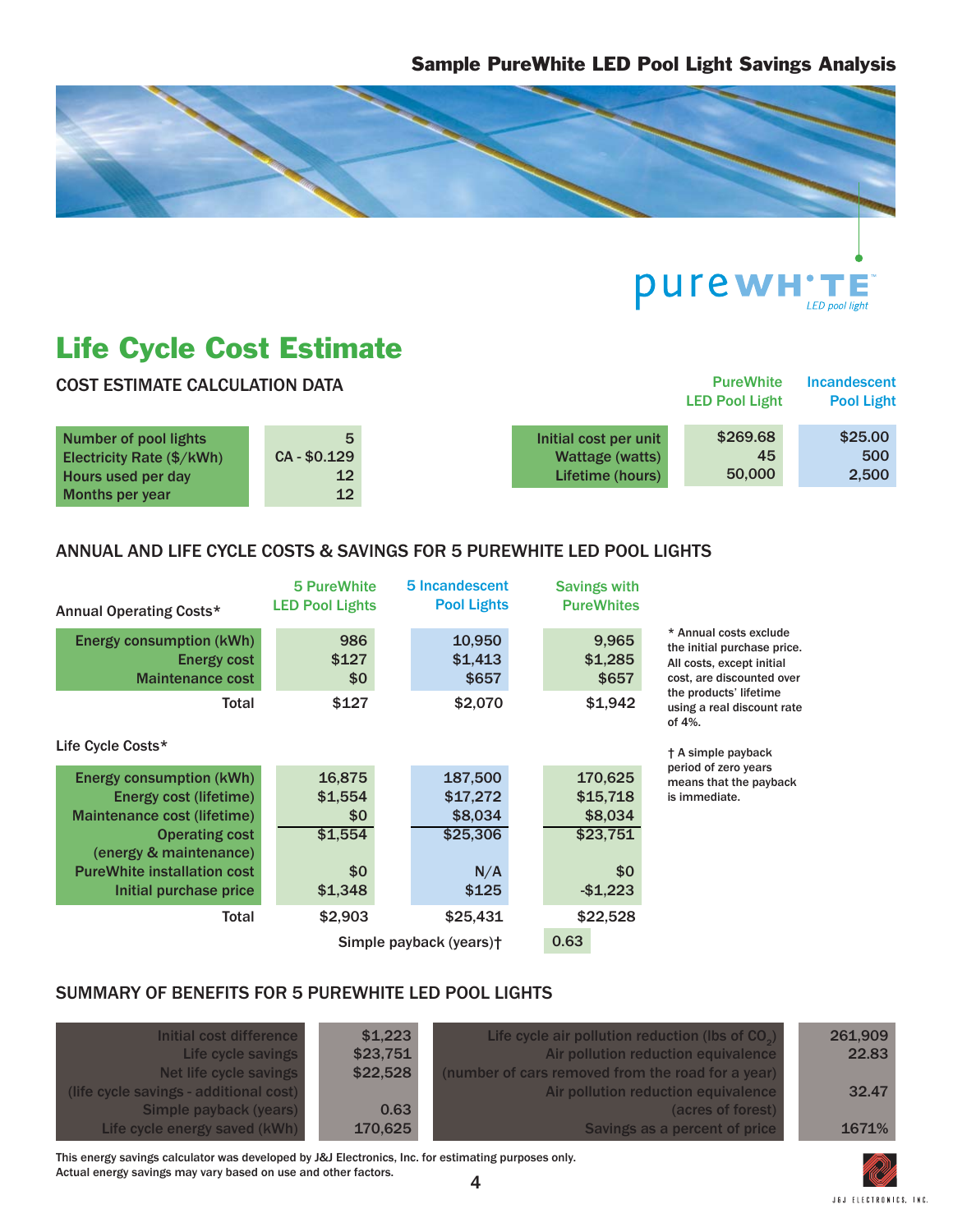



# Life Cycle Cost Estimate - Single Light

| <b>COST ESTIMATE CALCULATION DATA</b>                                                    |                               |                                                              | <b>PureWhite</b><br><b>LED Pool Light</b> | <b>Incandescent</b><br><b>Pool Light</b> |
|------------------------------------------------------------------------------------------|-------------------------------|--------------------------------------------------------------|-------------------------------------------|------------------------------------------|
| <b>Number of pool lights</b><br>Electricity Rate $(\frac{5}{kWh})$<br>Hours used per day | CA-\$0.129<br>12 <sub>2</sub> | Initial cost per unit<br>Wattage (watts)<br>Lifetime (hours) | \$269.68<br>45<br>50,000                  | \$25.00<br>500<br>2,500                  |
| Months per year                                                                          | 12 <sub>2</sub>               |                                                              |                                           |                                          |

### ANNUAL AND LIFE CYCLE COSTS & SAVINGS FOR 1 PUREWHITE LED POOL LIGHT

| Annual Operating Costs*                                                                                                                                                                                     | 1 PureWhite<br><b>LED Pool Light</b>           | 1 Incandescent<br><b>Pool Light</b>                    | <b>Savings with</b><br><b>PureWhite</b>                     |                                                                                                                 |
|-------------------------------------------------------------------------------------------------------------------------------------------------------------------------------------------------------------|------------------------------------------------|--------------------------------------------------------|-------------------------------------------------------------|-----------------------------------------------------------------------------------------------------------------|
| <b>Energy consumption (kWh)</b><br><b>Energy cost</b><br><b>Maintenance cost</b>                                                                                                                            | 197<br>\$25<br>\$0                             | 2,190<br>\$283<br>\$131                                | 1,993<br>\$257<br>\$131                                     | * Annual costs exclude<br>the initial purchase price.<br>All costs, except initial<br>cost, are discounted over |
| Total<br>Life Cycle Costs*                                                                                                                                                                                  | \$25                                           | \$414                                                  | \$388                                                       | the products' lifetime<br>using a real discount rate<br>of $4\%$ .<br>† A simple payback                        |
| <b>Energy consumption (kWh)</b><br>Energy cost (lifetime)<br>Maintenance cost (lifetime)<br><b>Operating cost</b><br>(energy & maintenance)<br><b>PureWhite installation cost</b><br>Initial purchase price | 3,375<br>\$311<br>\$0<br>\$311<br>\$0<br>\$270 | 37,500<br>\$3,454<br>\$1,607<br>\$5,061<br>N/A<br>\$25 | 34,125<br>\$3,144<br>\$1,607<br>\$4,750<br>\$0<br>$-$ \$245 | period of zero years<br>means that the payback<br>is immediate.                                                 |
| Total                                                                                                                                                                                                       | \$581                                          | \$5,086<br>Simple payback (years) <sup>+</sup>         | \$4,506<br>0.63                                             |                                                                                                                 |

### SUMMARY OF BENEFITS FOR 1 PUREWHITE LED POOL LIGHT

| Initial cost difference<br>Life cycle savings | \$245<br>\$4,750 | Life cycle air pollution reduction (lbs of $CO2$ )<br>Air pollution reduction equivalence | 52,382<br>4.57 |
|-----------------------------------------------|------------------|-------------------------------------------------------------------------------------------|----------------|
| Net life cycle savings                        | \$4,506          | (number of cars removed from the road for a year)                                         |                |
| (life cycle savings - additional cost)        |                  | Air pollution reduction equivalence                                                       | 6.49           |
| Simple payback (years)                        | 0.63             | (acres of forest)                                                                         |                |
| Life cycle energy saved (kWh)                 | 34,125           | Savings as a percent of price                                                             | 1671%          |

This energy savings calculator was developed by J&J Electronics, Inc. for estimating purposes only. Actual energy savings may vary based on use and other factors.